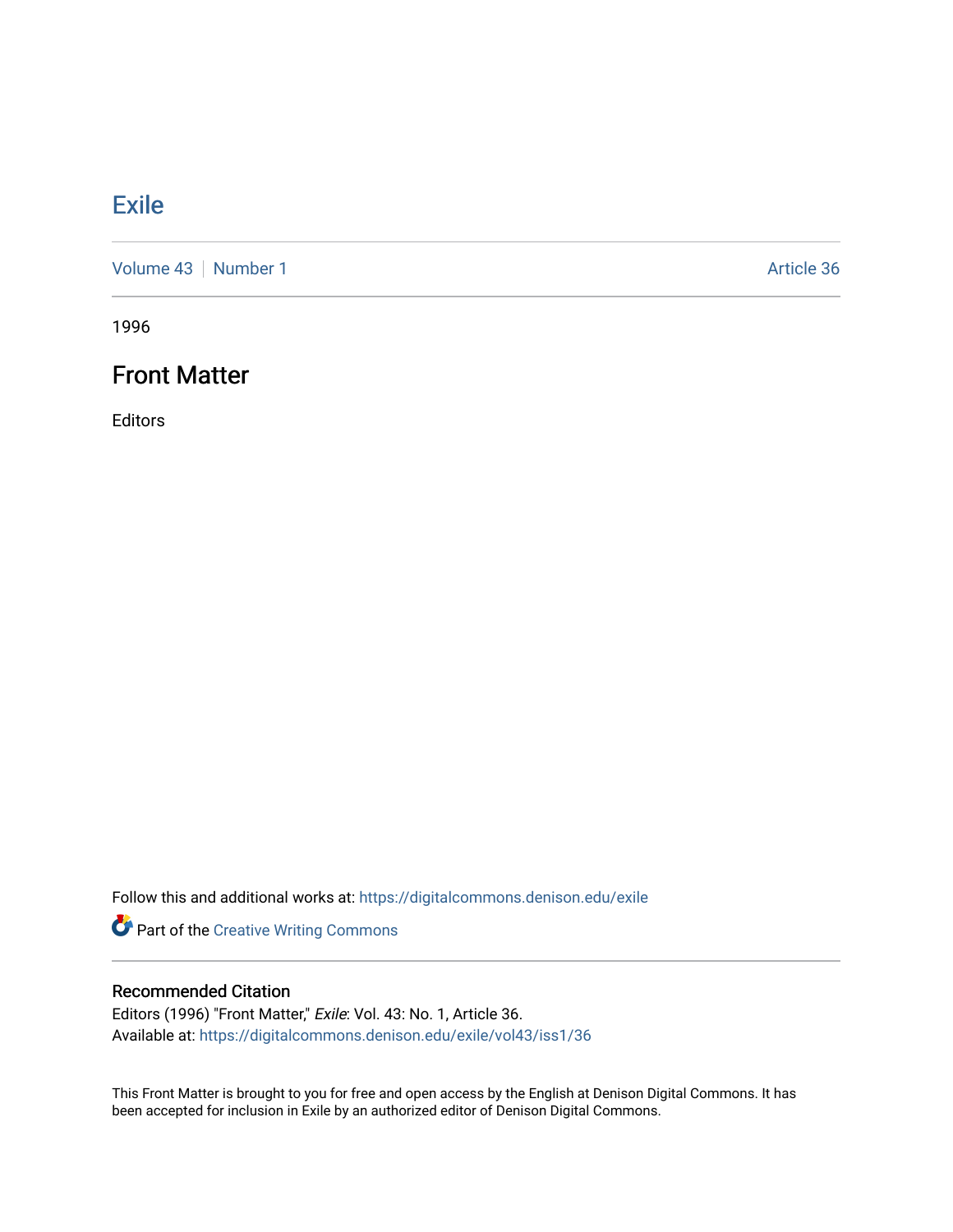## **Exile** Denison University's Literary and Art Magazine

## 41st Year

# Fall Issue *[1996]*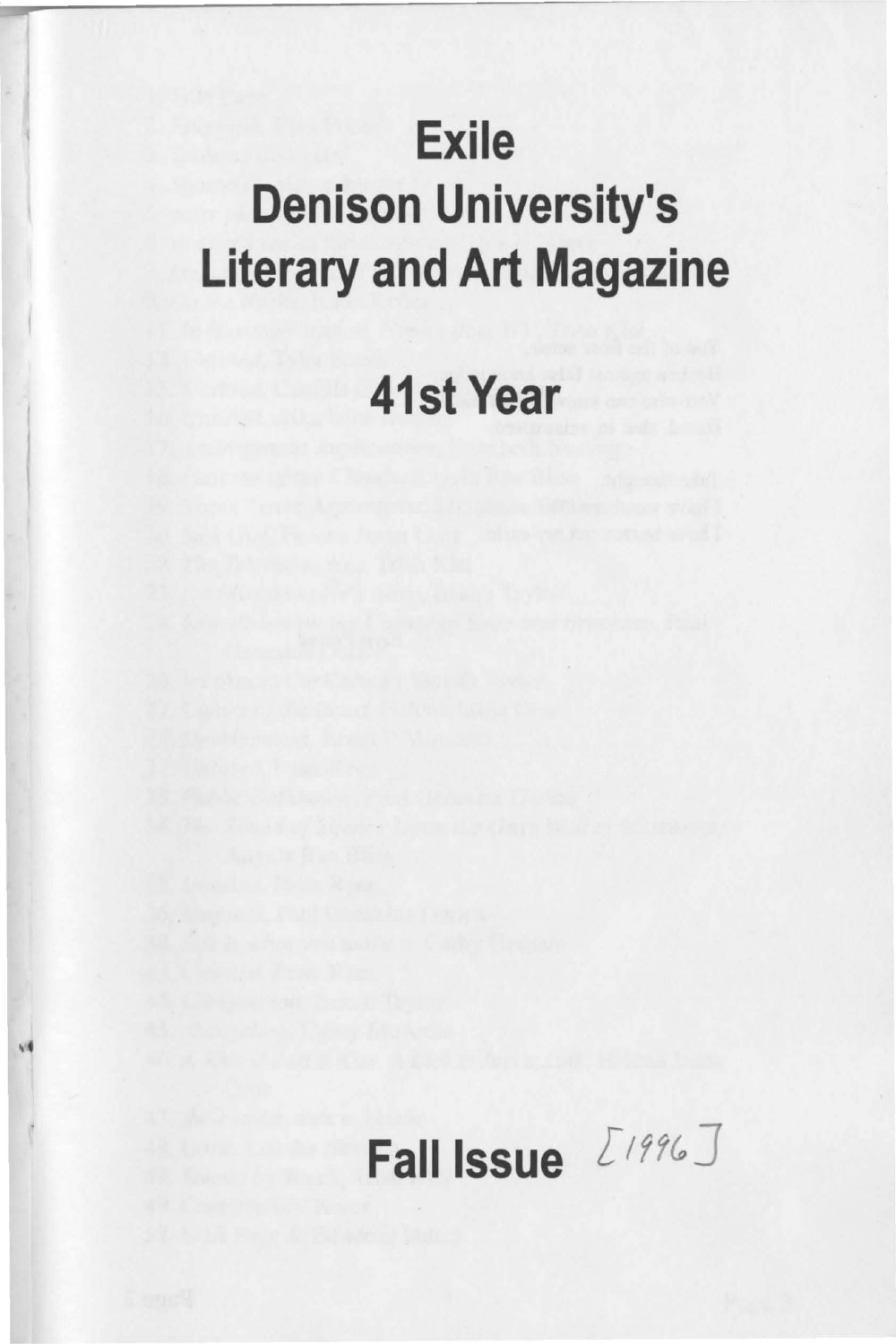You of the finer sense, Broken against false knowledge, You who can know at first hand, Hated, shut in, mistrusted:

Take thought: I have weathered the storm, I have beaten out my exile.

*Ezra Pound*